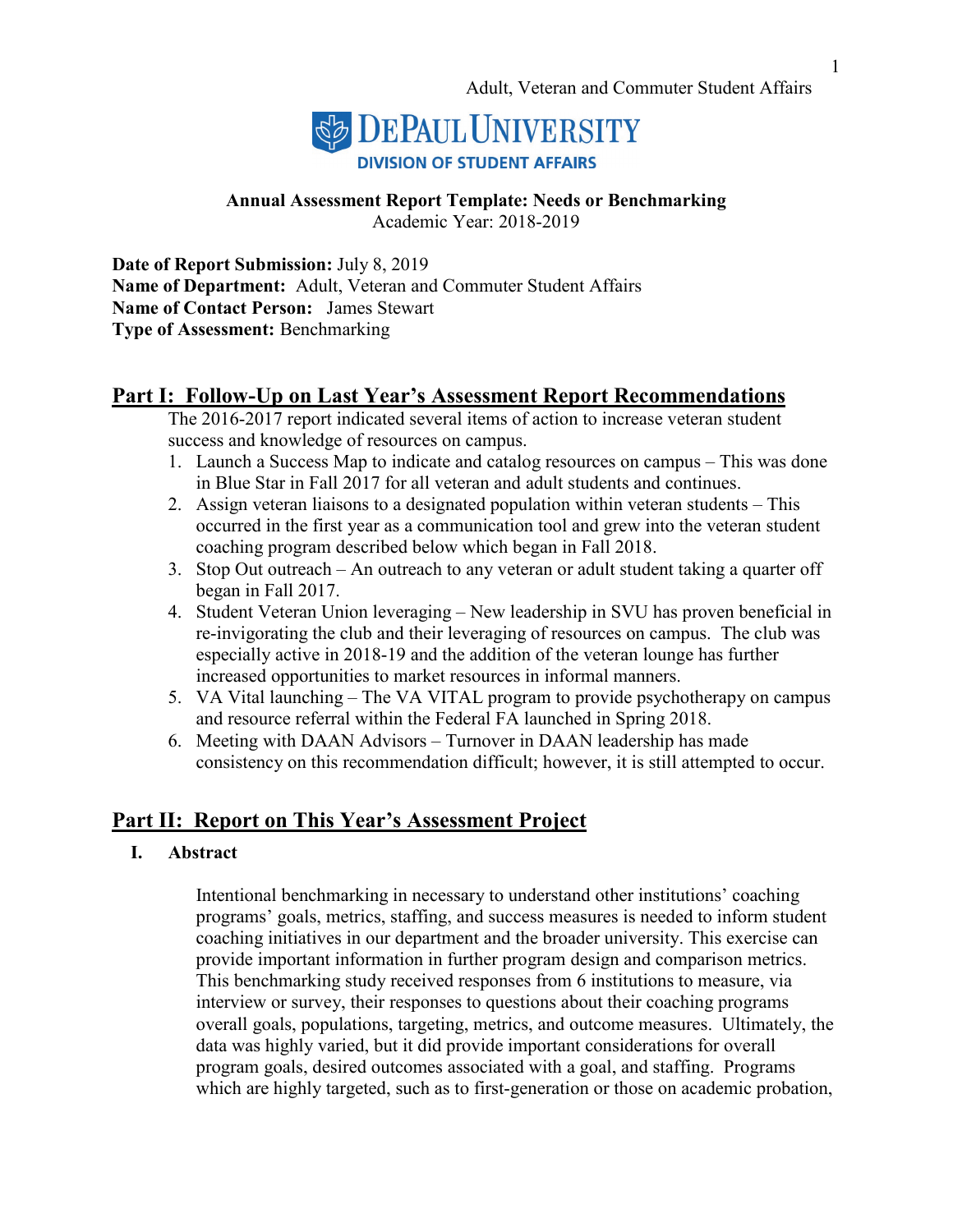seem to engage proportionally more students and have better defined purpose and goals than general programs for all students. Overall, this calls for a reevaluation of the goals of AVCSA's relatively new coaching program using information gathered here.

#### **II. Assessment Question**

What are successful metrics and practices among leading and peer institutions with specialized student coaching programs?

# **III. Introduction & Context**

#### **Project Overview**

DePaul University Adult, Veteran and Commuter Student Affairs launched a student coaching program targeting veterans in 2018-2019. This benchmarking allowed opportunity to gather data on goals, metrics, staffing, and outcomes from other coaching programs, especially those targeting specific populations.

#### **Context for This Year's Report**

DePaul University and Student Affairs is focused on retention and student success. These projects relate to the Divisional Core Function 1. Veteran students have recently retained at levels slightly lower than other transfer students while still higher than broader adult student populations.

Coaching is an intentional curriculum designed to impact success for the coached student by focusing on desired outcomes and providing peer encouragement, support, advice and guidance. A statistical analysis of coaching conducted at 8 instructions and over 8,000 students found a 9% increase in retention among coached groups and a 15% increase in persistence when controlled for GPA, on or off campus, Pell eligibility, and math/English remediation (Bettinger & Baker, 2014). A recent dissertation on coaching found most frequent issues for which goals were addressed were: Study Skills, Academic Recovery, Academic Planning, Personal Concerns, Engagement, Career, and Stress in that order (Robinson, 2015). Metrics from Inside Track, a for-profit company that offers coaching for militaryconnected students, report a 91.7% implementation rate, and 12.4% increase in retention for students that elect to receive coaching vs. do not (Inside Track, 2018).

Coaching differs from mentorship and other peer-leader roles. Coaching is explicitly about goal setting, accountability, encouragement, problem solving, resource referral, and celebrating successes. Coaching emerges from positive psychology. Coaching can occur on any topic someone wants to set as a goal.

## **IV. Data Collection & Methodology Population and Sample**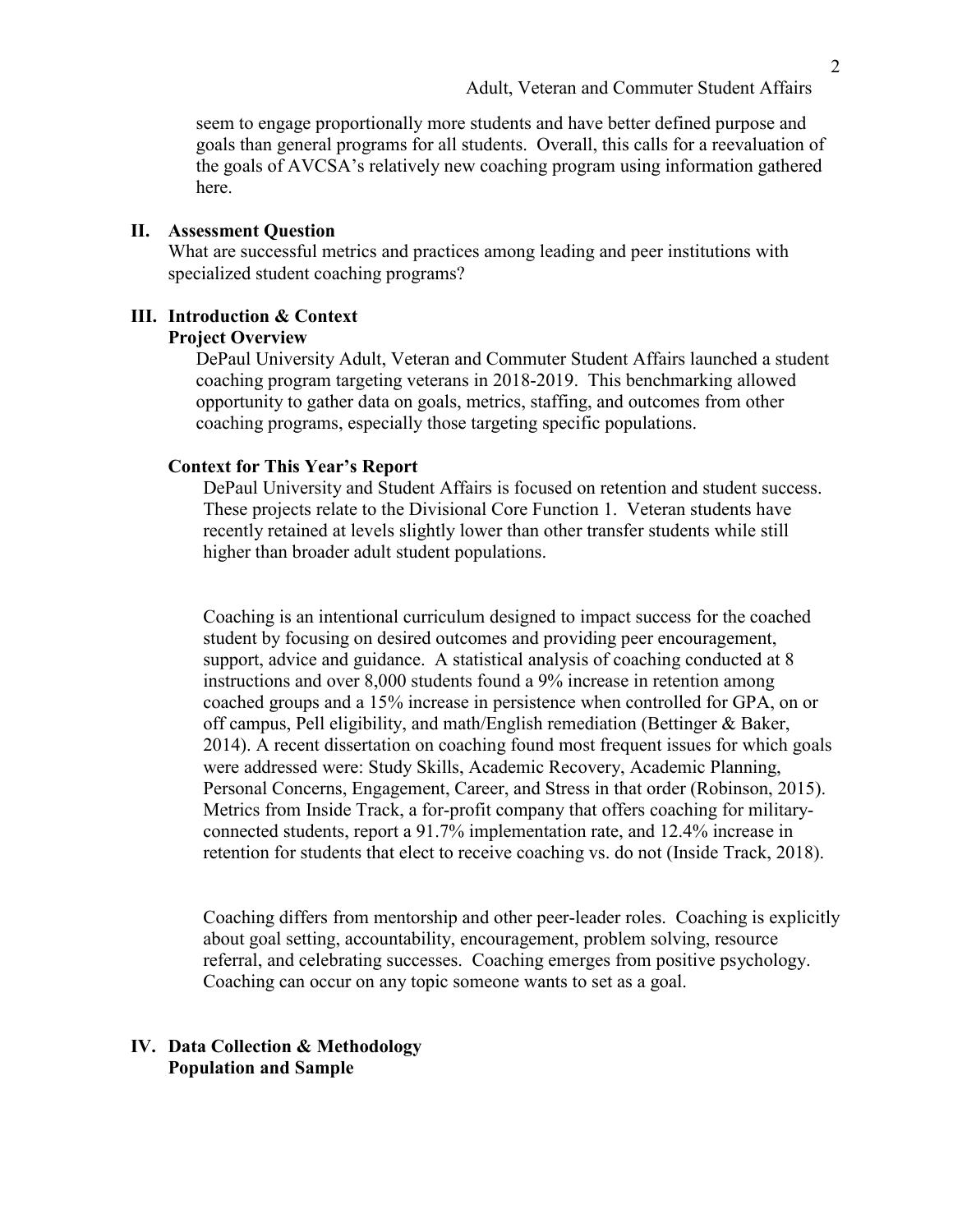Coaching is still emerging as a practice on campuses for student success. Because of the relatively few campuses with these programs, assembling a large group of schools to benchmark was most challenging. Further, programs that narrow on specific populations, especially veterans, are very low in number. Because of this challenge, programs that also focus on other special populations, such as first generation or minority students, were included.

Institutions contacted were selected by two overarching rationales. First, an attempt to identify best practice coaching programs at universities. These universities were selected because of presence in past conferences, journal articles, or webinars as example institutions. The other groups of institutions were contacted specifically because of their program servicing a special population as an audience and not all students. This was especially true of veteran coaching programs to include that segment in representation. A total number of schools providing a coaching program is not known nor centrally counted anywhere. In the end, 12 schools were approached and 6 replied. All that replied were included in sample for the study.

#### **Data Collection**

Institutions were contacted via email and reminder emails about the opportunity to engage in this benchmarking study. After identifying coaching programs for student success in an institution, an attempt to contact the most senior staff person in the department was made. When not possible, generic account or department emails were contacted.

The outreach email offered an interview or a link to the survey. In the end, 4 institutions participated in the interview and 2 conducted the survey. The survey was made by the Primary Investigator to address items needed to collect information related to the research question. The survey was piloted with a separate staff person who oversees the Veteran Coaching program at DePaul to ensure clarity and gather those responses.

The interview, if selected, followed the survey questions with only exceptions occurring when one question answer also contained the response for another separate question or when follow-up questions occurred. Diligent interview notes and select transcription of quotes occurred to allow data analysis. The survey questions are in the appendix. For surveys responses a qualitative analysis of their text response was coded and themed, when appropriate.

DePaul's data on the veteran coaching program was obtained by the Primary Investigator having the Assistant Director directly in charge of that program complete on behalf of DePaul.

#### **Data Analysis**

Data analysis occurred by the Primary Investigator. Notes and Survey responses were analyzed. Numerical answers were compared by calculating descriptive statistics that included ratios, percentages participating, etc. Responses to open-ended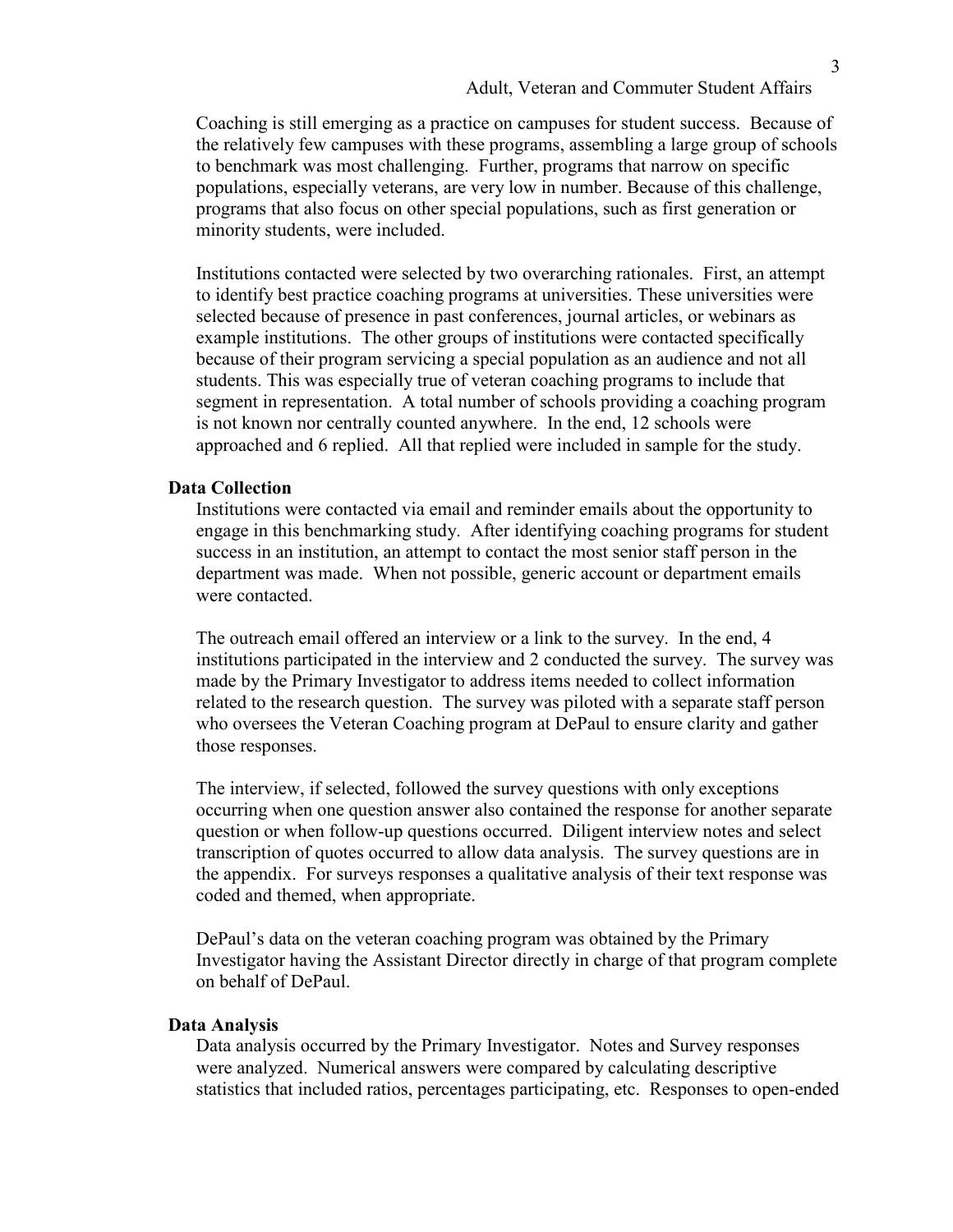questions relating to goals or program outcomes were analyzed using qualitative methods to find codes and themes related to answers. After initial coding of responses, a separate analysis found themes of these responses. Because of the small amount of research on coaching, a quasi-Grounded Theory method was utilized. Grounded Theory allows for simultaneous collection of data and theming. This is also an iterative process where later developed themes may be applied to previously coded data and back and forth. All transcripts and survey responses were analyzed multiple times to arrive at final themes and coding to answers appropriate for that analysis.

# **Participant Consent**

Consent was given and explained in introductory email offering participation in the benchmark. Survey and interviews also included an introductory statement that institution names would be made anonymous to encourage more sharing. Institutions therefore are assigned Pseudonyms below.

## **V. Data & Findings**

## **Response Rate and Demographics**

Six of the 12 institutions invited to participate provided information for this project, resulting in a 50% response rate. The list below describes the institutions that participated. It includes pseudonym names, institution type (Public/Private), approximate student body size, coaching program population, and size of that audience.

- 6 of 7 instutiions were private schools, including DePaul University
- 4 of 7 institutions enroll more than 10,000 students, including DePaul University
- 4 of 7 have coaching programs that highly target specific students such as veterans, students of color, or low performing students
- 2 of 7 coaching programs target less than 100 students per year
- 4 of 7 coaching programs are explicitly open to all students

# **Key Findings**

The benchmarking of schools coaching programs was enlightening and informative, in often unexpected areas. The following themes emerged as key findings:

• Educational goal vs retention intervention goal – Of the six benchmarked schools, two have very clearly educational goals without explicit goals of impacting retention. An educational goal was themed as primary desire to impact a learning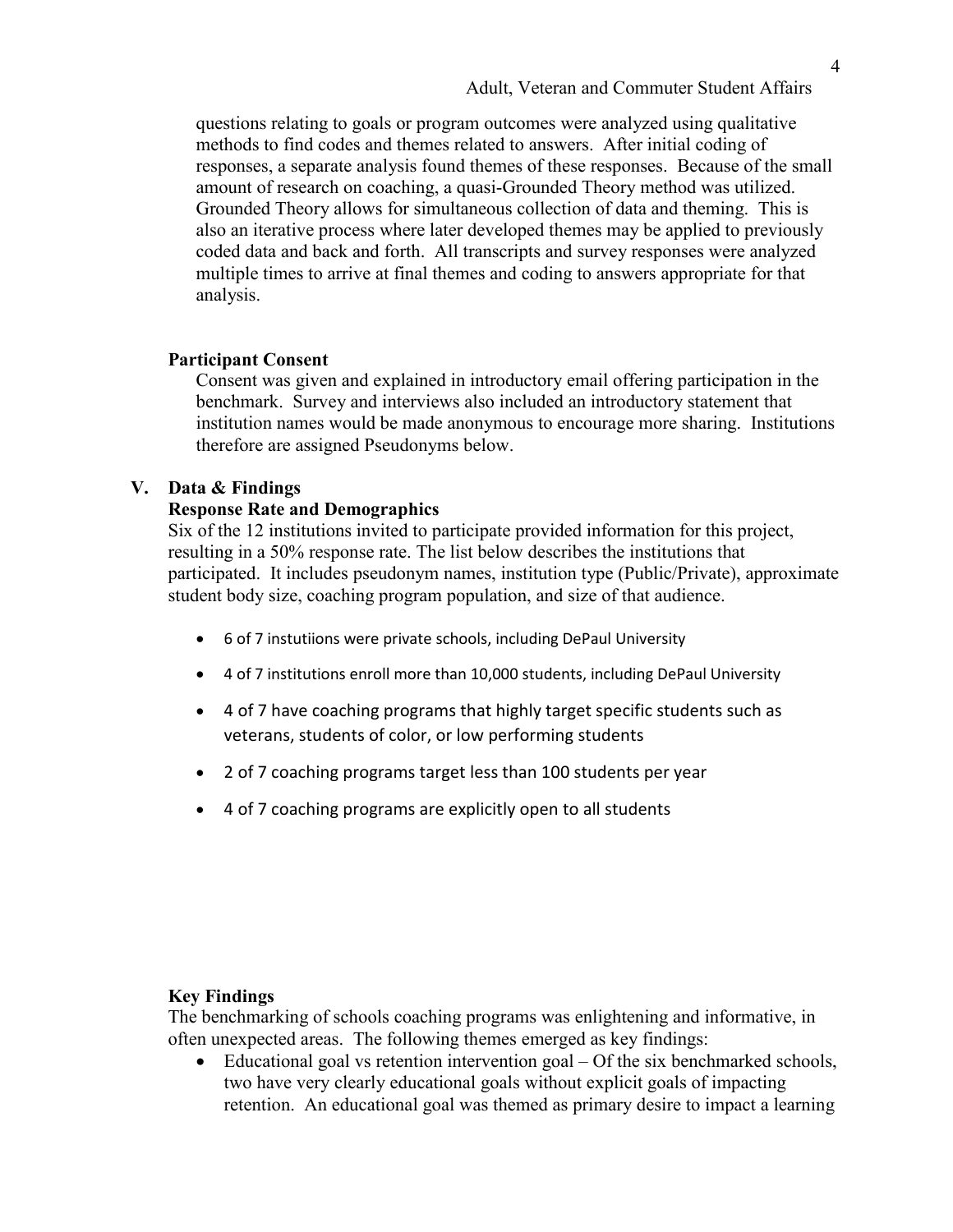outcome rather than academic measure outcome. Three other programs had more explicit goals or began with clear mission of impacting retention or student success. One program articulated highly working to both goals. DePaul's veteran program certainly has both education and retention goals, so this would be classified as both.

- Population served Four of the institutions were quite vague about population served with responses along the lines of all students in end coding. Three (one school has two programs) were very specific about population served (veteran, minority identity,  $1<sup>st</sup>$  generation, etc.)
- Size of population Institutions that serve all students often did not even know that number off the top of their head in many instances. Institutions that target populations often knew exact or approximate number in total potential population with more confidence and specificity.
- Measurements Institutions measurement metrics, or lack thereof, was the most inconsistent which resulted in little ability to create concrete themes. From the interviews, two could be categorized as seemingly not taking measurements or not willing to share. The others are highly varied with responses and many provided multiple responses. Those responses are categorized with counts of responding programs: measuring session counts (4), having different outcomes depending on different coaching need (1), GPA Improvement (2), removal of academic probation status(1), event/workshop attendance (1), online surveys on outcomes with student self-reporting (1), satisfaction (1), retention rates(3), trends in coaching visit purpose (3), and communication counts (2). DePaul's veteran coaching program is still evaluating metrics of interest for the coaching program.
- Engagement metrics Engagement data represented the widest possible responses from 40 to 60 students at one institution to 5,000 at another. Institutions reported the following engagement:
	- o 550 sessions
	- o 55-65 students per year
	- o 5,000 students no elaboration in survey on if this represents sessions, communication, etc.
	- o 70-90 students
	- o No response
	- o DePaul's metric of evaluation would be engagement with 35 students in veteran student coaching; however, it also has one of the smaller potential populations.
- Staffing Institutions had mixtures of professional staff, student staff, and other to produce their coaching programs:
	- o 8 staff coaches (4 recent graduates, 4 grad students)
	- o 22 Coaches (Peer students)
	- o 1 staff person coach
	- o 1 Full time, 1 Graduate Assistant, delegated faculty/staff "champions' that also conduct specialized sessions
	- o 25 student staff coaches
	- o 4 to 8 student staff coaches
	- o DePaul has 6 veteran coaches for that population.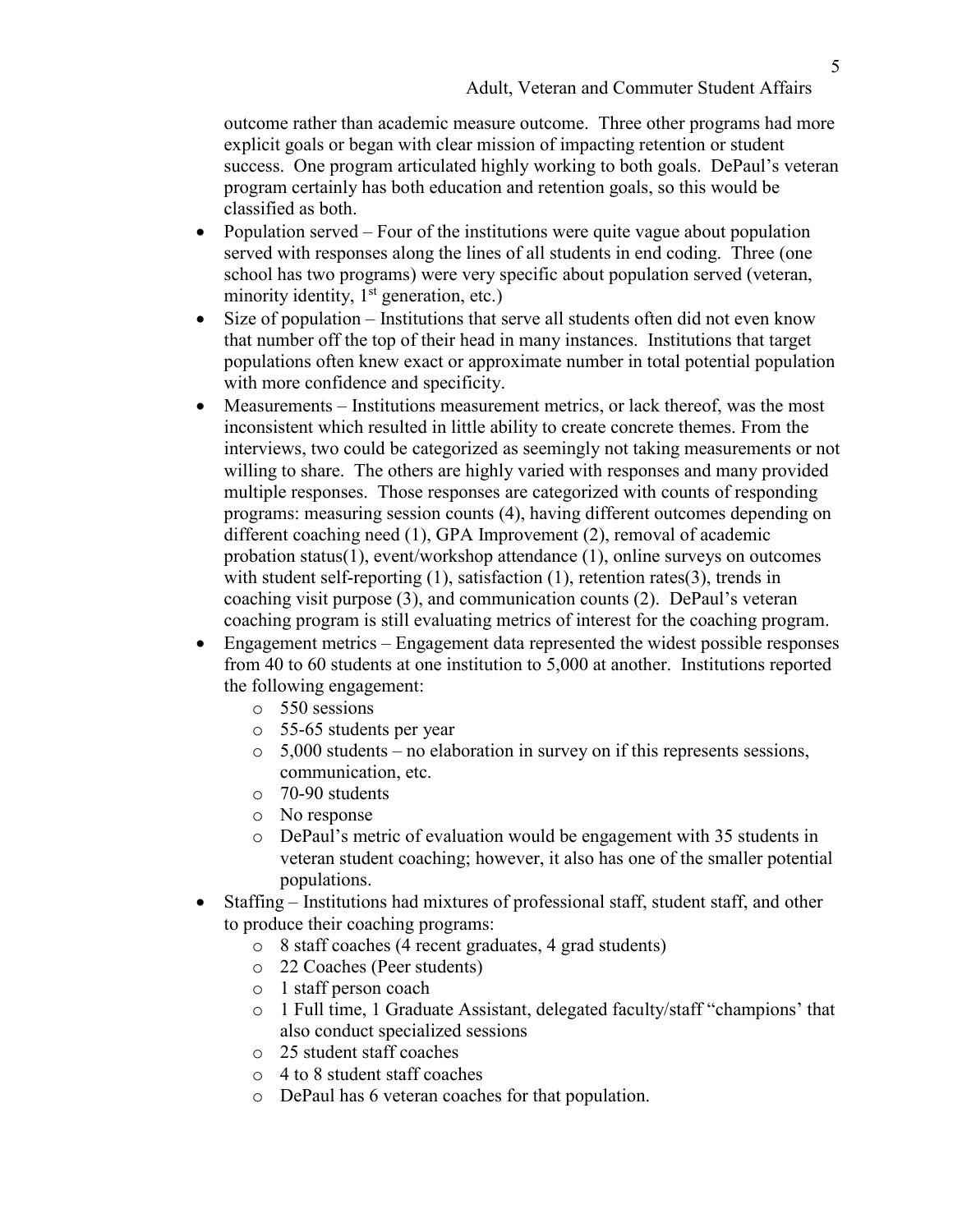• Satisfaction – All measure satisfaction in some form, usually online. One institution conducts paper at end of sessions.

#### **VI. Discussion & Interpretation of Findings**

Ultimately, there is great variety in student coaching programs across the institutions which worked with this study.

Often delineating what is meant by a 'coaching' program and its differentiation from mentoring and other roles provides its own challenge with students and colleagues. It was expected some variety in meaning would be found in benchmarking. All programs which responded are similar in what is meant by coaching overall. They are programs that work on goals, problem solving, accountability, and encouragement. They operated with different frameworks and goals, but it was helpful to see the overall tool being similar.

The overall purpose or mission of the coaching programs at institutions started shining light on overall differences then in who is served, metrics tracked, etc. For instance, the program at West Coast Ocean University is explicitly strength-based. In this strengths mindset, Gallup Strengths Quest is infused in curriculum and learning takes an overall purpose. Associated metrics and goals then mirror being about learning and utilization of gained skills associated to that topic. This is classified as a Educational goal in the above findings.

Other programs were very retention and academic success focused. The coaching program at the University of the Sea is for academic at-risk and probation students. Their retention to next term and GPA improvement are overall of most concern. Overall more programs (4 and DePaul) fit retention or academic success as the overall goal of the coaching program. As with the others, metrics like retention, GPA, etc. mirror their goal.

Staffing was the most highly varied and did not seem to be associated with with size of populations and/or associated engagement. Perhaps the intensity or frequency of sessions or meetings differ highly. Some institutions were self-reporting 100:1 ratios like DePaul's Veteran coaching while others had staffing which would seem to indicate 20 students to a coach. Perhaps these programs have more frequent contact and more intensive coaching. If this study were done again, some further investigation on rationales and process to explain staffing is needed.

As with staffing, engagement data was highly varied. A pattern does seem to indicate that students were more engaged with programs which targeted populations when ratios of engagement are concerned. This is discerned from looking at responses to potential population and cross referencing with engagement response. This is not a surprising result. Highly targeted programs to veterans, minority students, first generation or students on academic probation can more accurately define exactly what their program aims are and provide examples quite relevant to that population.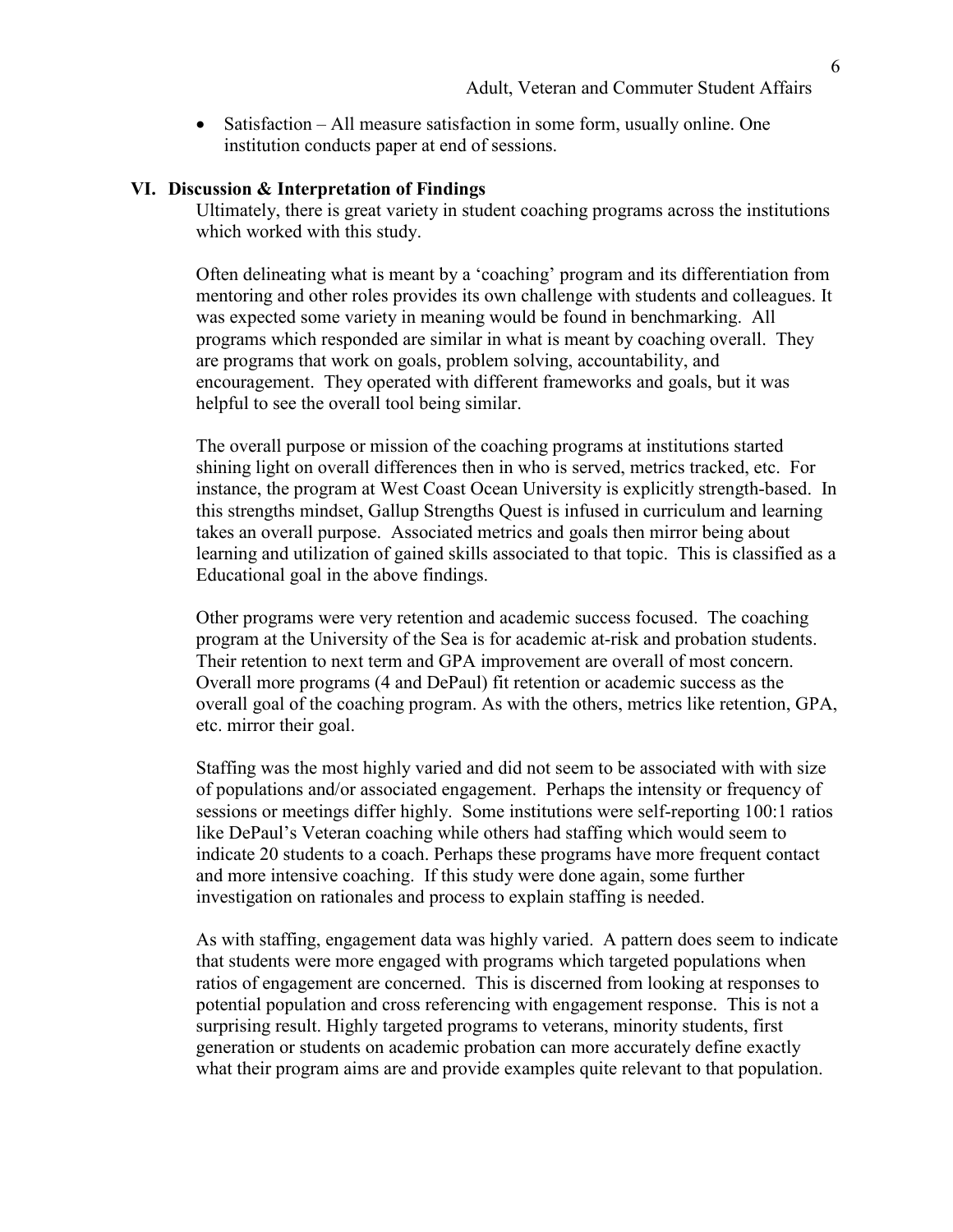There are several limitations with this study. First, it was an imperfect sample and recruitment to identified institutions were difficult. It would be more desirable to only compare to other coaching programs with veterans, but given only few were found and one responded, that was not possible. Student veterans do bring their own unique attributes which make comparisons to coaching programs for first years or others difficult.

This data does provide interesting information applicable to the development of our program and the other coaching program for first-year students at DePaul. Thinking about the strong foundation of programs with educational purpose and how to infuse their outcomes into a retention focused program could highlight the best of both. Further, almost all staffing levels were higher than DePaul's which indicates a potential for increased resources in that area with our coaching efforts.

# **VII. Recommendations and Plans for Action**

# **Recommendations**

The AVCSA Coaching program for veterans really grew organically in redefining the role of the veteran liaison student staff. In essence, existing positions were modified to add this component. Overall taking a step back and redefining goals, especially in light of some information gathered in this survey, could be helpful.

One opportunity is to take the best of the highly tailored coaching programs, for instance for those on academic probation at one institution, and launch this program within the current AVCSA coaching. All students would be offered coaching, but a student on academic probation would be offered coaching that takes into account their probation status and provides only that as an option for topic. The metric associated with those students would be then removing the probation status. These 'micro' coaching goals or subgroups within overall veteran coaching could benefit students more and improve the overall program.

A helpful framework could be better incorporating an educational purpose to the coaching. In the interviews certainly those with educational purposes still see the impact on retention. However, their primary purpose is to increase a learning outcome on a specific topic, such as strengths. This becomes a framework and curriculum then to tackle topics, whether academic or personal. Exploration of the learning outside of problem solving and of resources for the coaching program should occur.

Student Veteran coaching at DePaul did not see high engagement in its first year. . Only one other school benchmarked is for veterans specifically. They also did not have high ratio of engagement. Further study of a name or how to market and best execute to veterans could benefit the program.

## **Action Plan**

The following actions should occur as a result of this report:

• Evaluate purpose and goals associated with the purpose for the coaching program.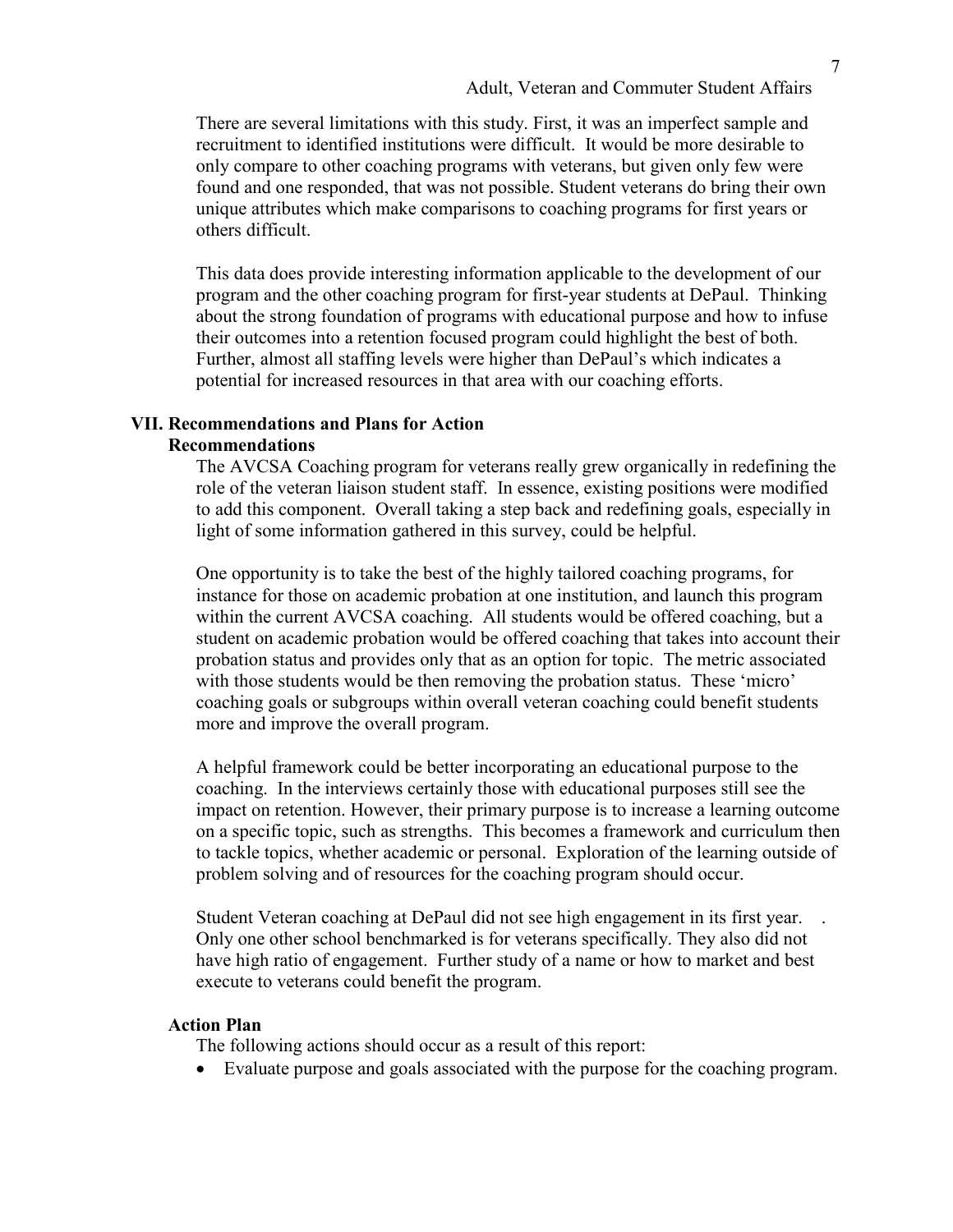• Formalize the learning objectives of the coaching program and how this form foundation to the purpose.

Evaluate marketing, including communication of name and purpose of coaching

- Share data as indicated below
- Better develop tracking methods to adhere and support measuring goals decided upon.

# **Sharing the results**

The data will be shared with all staff in AVCSA including the Assistant Director who oversees coaching and student coaches. Further, responses which maintain anonymity of institutions, will be shared with all those that participated in either the interview or survey.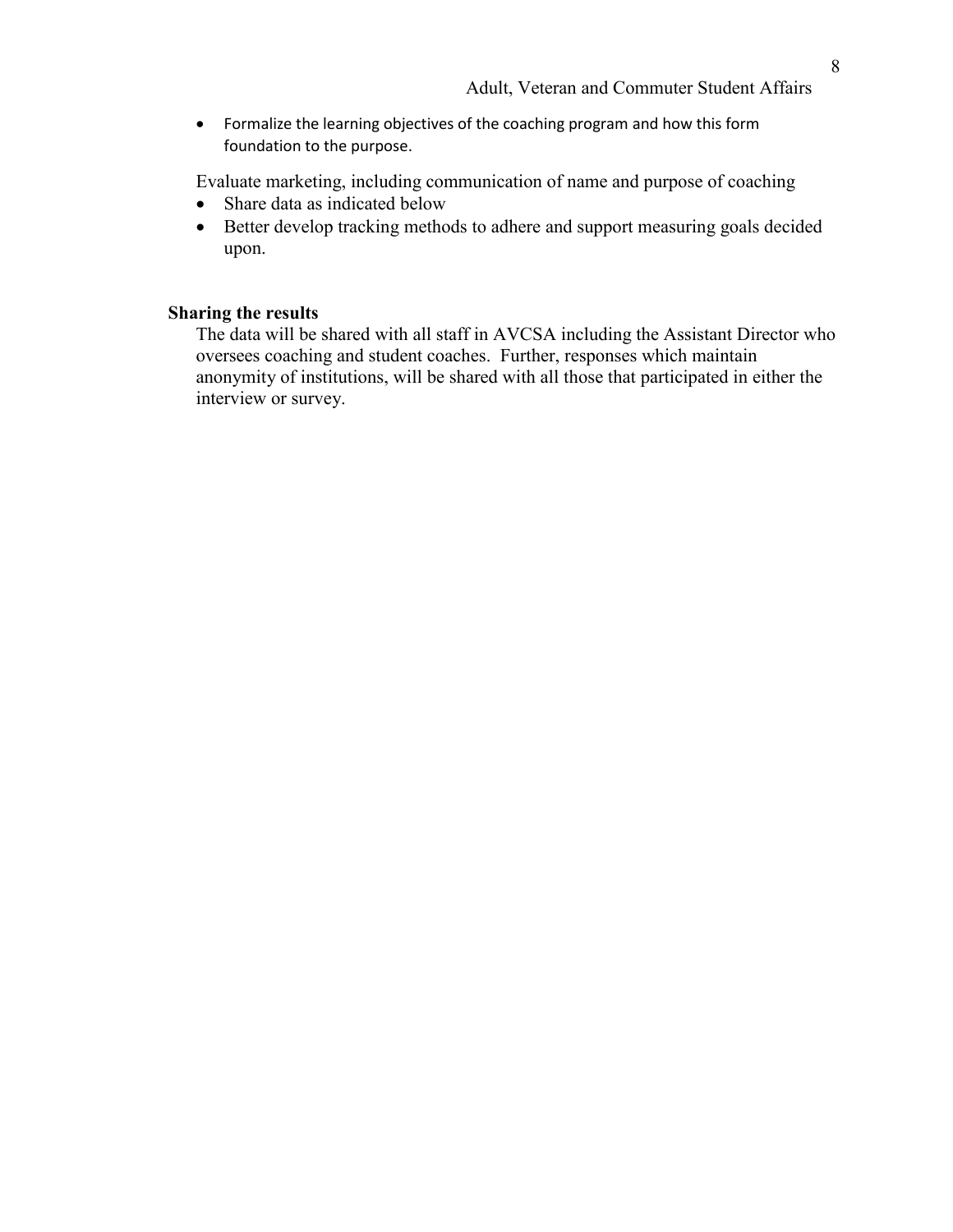# Appendix – Questionnaire

| Question                                                                                                      | <b>Scoring considerations</b>                                            |        |                                                                                                                                                                     | <b>AVCSA DePaul</b><br>answer |                |                         |
|---------------------------------------------------------------------------------------------------------------|--------------------------------------------------------------------------|--------|---------------------------------------------------------------------------------------------------------------------------------------------------------------------|-------------------------------|----------------|-------------------------|
| Describe your<br>1.<br>coaching program.                                                                      | Mostly overview question, listen for answers<br>to questions below.      |        | Veteran student<br>coaches provide<br>structured<br>guidance and goal<br>setting assistance<br>on transition,<br>career, financial<br>and engagement<br>objectives. |                               |                |                         |
| What population (s)<br>2.<br>does your program<br>target?                                                     | Possible<br>answers:<br>Veterans                                         | Adults | 1 <sup>st</sup><br>Year                                                                                                                                             | Transfers                     | $A$ t<br>Risk" | All veteran<br>students |
| What is the size of that<br>3.<br>population at your<br>school?                                               | $#$ or approximate                                                       |        | Approximately<br>590 (differs<br>slightly by<br>quarter)                                                                                                            |                               |                |                         |
| How do you measure<br>4.<br>engagement in<br>coaching? Session<br>attendance?<br>Messaging responses?<br>Etc. | Listen for definition and methods of tracking.                           |        | Session attendance                                                                                                                                                  |                               |                |                         |
| 5.<br>What portion of this<br>population engages in<br>coaching?                                              | Depending on measure of engagement, how<br>many or what portion engages. |        | <b>TBD</b>                                                                                                                                                          |                               |                |                         |
| How many coaches do<br>6.<br>you have?                                                                        | $\#$                                                                     |        | 6                                                                                                                                                                   |                               |                |                         |
| 7. What is the goal of the<br>overall coaching<br>program?                                                    | Retention, GPA, engagement, learning<br>outcomes, combination, etc.      |        | Retention                                                                                                                                                           |                               |                |                         |